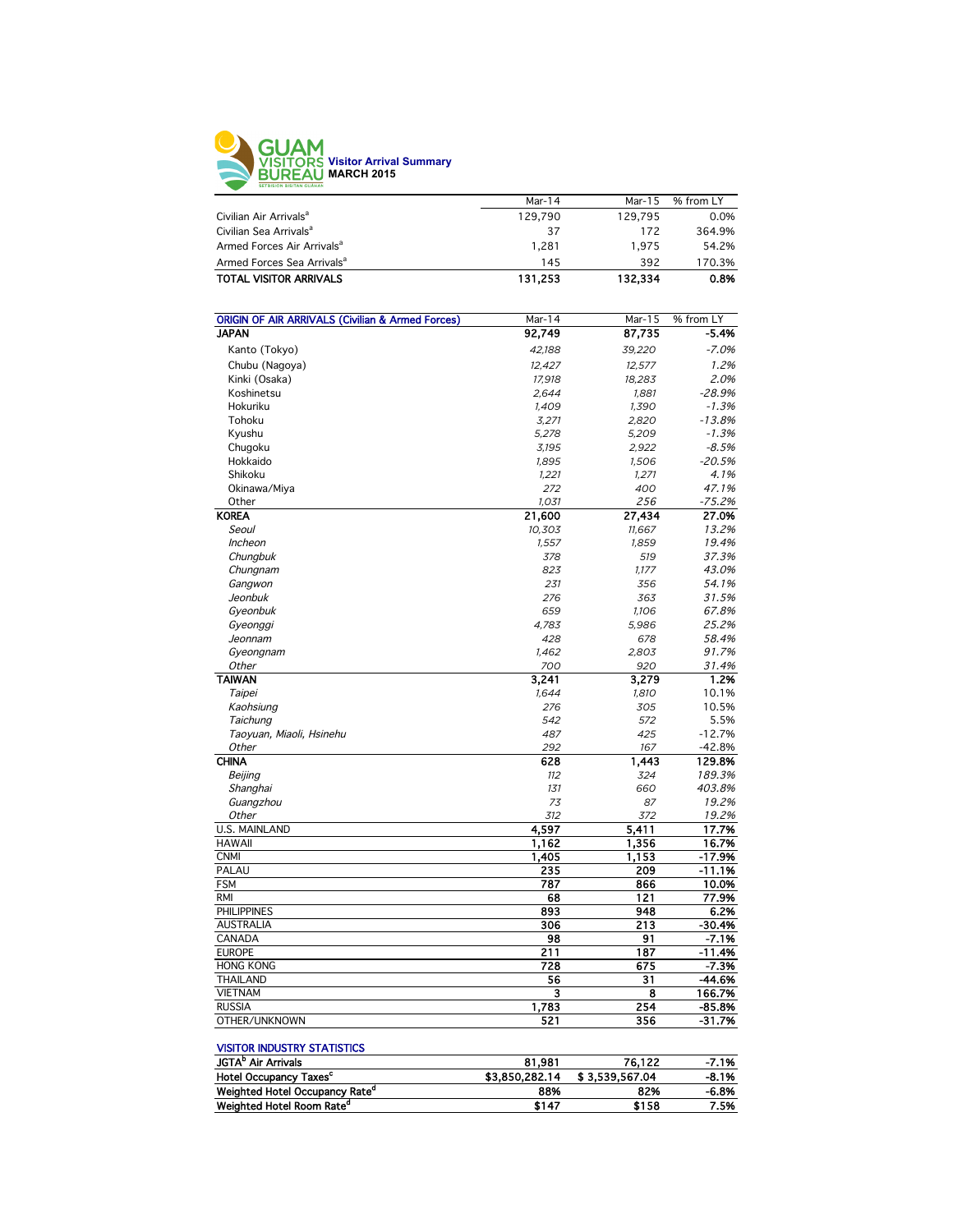## **Guam Visitors Bureau MARCH 2015 Visitor Arrival Summary**

**Calendar Year-to-Date 2014/15 • Fiscal Year-to-Date 2014/15** 

|                                                                             | <b>CYTD 2014</b>           | <b>CYTD 2015</b>           |                      | <b>FYTD 2014</b>               | <b>FYTD 2015</b>               |                    |
|-----------------------------------------------------------------------------|----------------------------|----------------------------|----------------------|--------------------------------|--------------------------------|--------------------|
|                                                                             | (Jan - Mar '14)            | (Jan - Mar '15)            |                      | % from LY (Oct '14 - Mar '15)  | (Oct '14 - Mar '15)            | % from LY          |
| Air Arrivals <sup>a</sup>                                                   | 364,146                    | 375,822                    | 3.2%                 | 690,302                        | 700,742                        | 1.5%               |
| Sea Arrivals <sup>a</sup><br><b>TOTAL VISITOR ARRIVALS</b>                  | 1,215                      | 1,093                      | $-10.0%$<br>3.2%     | 3,082                          | 2,399                          | $-22.2%$           |
|                                                                             | 365,361                    | 376,915                    |                      | 693,384                        | 703,141                        | 1.4%               |
|                                                                             |                            |                            |                      |                                |                                |                    |
|                                                                             | <b>CYTD 2014</b>           | <b>CYTD 2015</b>           |                      | <b>FYTD 2014</b>               | <b>FYTD 2015</b>               |                    |
| <b>ORIGIN OF AIR ARRIVALS (Civilian &amp; Armed Forces)</b><br><b>JAPAN</b> | (Jan - Mar '14)<br>237,183 | (Jan - Mar '15)<br>226,899 | % from LY<br>$-4.3%$ | (Oct '14 - Mar '15)<br>447,209 | (Oct '14 - Mar '15)<br>421,951 | % from LY<br>-5.6% |
| Kanto (Tokyo)                                                               | 107,486                    | 103,575                    | $-3.6%$              | 200,721                        | 192,347                        | $-4.2%$            |
| Chubu (Nagoya)                                                              | 31,288                     | 30,383                     | $-2.9%$              | 59,697                         | 57,167                         | $-4.2%$            |
| Kinki (Osaka)                                                               | 47,191                     | 46,791                     | $-0.8%$              | 91,805                         | 87,127                         | $-5.1%$            |
| Koshinetsu                                                                  | 6,855                      | 5,522                      | $-19.4%$             | 14,527                         | 11,418                         | $-21.4%$           |
| Hokuriku                                                                    | 3,620                      | 3,366                      | $-7.0%$              | 6,655                          | 5,713                          | $-14.2%$           |
| Tohoku                                                                      | 9,237                      | 8,161                      | $-11.6%$             | 17,309                         | 15,598                         | $-9.9%$            |
| Kyushu                                                                      | 10,588                     | 12,257                     | 15.8%                | 18,477                         | 19,772                         | 7.0%               |
| Chugoku                                                                     | 7,415                      | 6,623                      | $-10.7%$             | 14,833                         | 13,375                         | $-9.8%$            |
| Hokkaido<br>Shikoku                                                         | 6,156                      | 4,990                      | $-18.9%$<br>0.7%     | 10,077                         | 8,961                          | $-11.1%$<br>2.1%   |
| Okinawa/Miya                                                                | 3,259<br>1,047             | 3,283<br>1,248             | 19.2%                | 6,310<br>2,276                 | 6,444<br>2,418                 | 6.2%               |
| Other                                                                       | 3,041                      | 700                        | $-77.0%$             | 4,522                          | 1,611                          | $-64.4%$           |
| <b>KOREA</b>                                                                | 73,495                     | 97,956                     | 33.3%                | 141,582                        | 180,643                        | 27.6%              |
| Seoul                                                                       | 35,119                     | 42,469                     | 20.9%                | 67,399                         | 79,405                         | 17.8%              |
| Incheon                                                                     | 4,527                      | 6,264                      | 38.4%                | 8,895                          | 11,635                         | 30.8%              |
| Chungbuk                                                                    | 1,289                      | 1,755                      | 36.2%                | 2,516                          | 3,260                          | 29.6%              |
| Chungnam                                                                    | 2,687                      | 3,847                      | 43.2%                | 5,079                          | 7,170                          | 41.2%              |
| Gangwon                                                                     | 1,005                      | 1,548                      | 54.0%                | 1,852                          | 2,518                          | 36.0%              |
| Jeonbuk                                                                     | 1,199                      | 1,825                      | 52.2%                | 2,143                          | 3,008                          | 40.4%              |
| Gyeonbuk                                                                    | 2,278                      | 3,598                      | 57.9%                | 4,813                          | 6,359                          | 32.1%              |
| Gyeonggi                                                                    | 16,179                     | 21,756                     | 34.5%                | 31,561                         | 41,528                         | 31.6%              |
| Jeonnam                                                                     | 1,723                      | 2,491                      | 44.6%                | 3,234                          | 4,269                          | 32.0%              |
| Gyeongnam                                                                   | 4,567                      | 8,809                      | 92.9%                | 8,840                          | 15,236                         | 72.4%              |
| Other<br><b>TAIWAN</b>                                                      | 2,922<br>12,024            | 3,594<br>10,657            | 23.0%<br>$-11.4%$    | 5,250<br>22,948                | 6,255<br>19,793                | 19.1%<br>$-13.7%$  |
| Taipei                                                                      | 6,403                      | 5,944                      | $-7.2%$              | 12,493                         | 11,328                         | $-9.3%$            |
| Kaohsiung                                                                   | 866                        | 749                        | $-13.5%$             | 1,759                          | 1,335                          | $-24.1%$           |
| Taichung                                                                    | 2,009                      | 1,846                      | $-8.1%$              | 4,000                          | 3,398                          | $-15.1%$           |
| Taoyuan, Miaoli, Hsinehu                                                    | 1,573                      | 1,414                      | $-10.1%$             | 2,623                          | 2,523                          | $-3.8%$            |
| Other                                                                       | 1,173                      | 704                        | $-40.0%$             | 2,073                          | 1,209                          | $-41.7%$           |
| <b>CHINA</b>                                                                | 4,769                      | 7,698                      | 61.4%                | 7,572                          | 12,234                         | 61.6%              |
| Beijing                                                                     | 1,242                      | 1,557                      | 25.4%                | 1,892                          | 2,907                          | 53.6%              |
| Shanghai                                                                    | 1,208                      | 2,341                      | 93.8%                | 2,131                          | 3,698                          | 73.5%              |
| Guangzhou                                                                   | 282                        | 403                        | 42.9%                | 510                            | 645                            | 26.5%              |
| Other                                                                       | 2,037                      | 3,397                      | 66.8%                | 3,039                          | 4,984                          | 64.0%              |
| U.S. MAINLAND<br><b>HAWAII</b>                                              | 13,391<br>2,874            | 14,744<br>3,539            | 10.1%<br>23.1%       | 24,583<br>5,496                | 27,836                         | 13.2%<br>25.1%     |
| <b>CNMI</b>                                                                 | 3,817                      | 3,014                      | $-21.0%$             | 8,018                          | 6,873<br>6,510                 | $-18.8%$           |
| PALAU                                                                       | 597                        | 639                        | 7.0%                 | 1,276                          | 1,525                          | 19.5%              |
| <b>FSM</b>                                                                  | 1,954                      | 2,246                      | 14.9%                | 4,219                          | 4,539                          | 7.6%               |
| <b>RMI</b>                                                                  | 183                        | 231                        | 26.2%                | 457                            | 433                            | -5.3%              |
| <b>PHILIPPINES</b>                                                          | 2,355                      | 2,378                      | 1.0%                 | 5,943                          | 6,303                          | 6.1%               |
| AUSTRALIA                                                                   | 1,171                      | 934                        | $-20.2%$             | 1,936                          | 1,733                          | -10.5%             |
| CANADA                                                                      | 276                        | 281                        | 1.8%                 | 693                            | 539                            | $-22.2%$           |
| <b>EUROPE</b>                                                               | 588                        | 459                        | $-21.9%$             | 1,119                          | 976                            | -12.8%             |
| <b>HONG KONG</b>                                                            | 2,081                      | 1,917                      | $-7.9%$              | 4,782                          | 4,193                          | $-12.3%$           |
| <b>THAILAND</b>                                                             | 124                        | 103                        | $-16.9%$             | 209                            | 172                            | $-17.7%$           |
| <b>VIETNAM</b>                                                              | 24                         | 34                         | 41.7%                | 49                             | 65                             | 32.7%              |
| <b>RUSSIA</b>                                                               | 5,400                      | 1,094                      | $-79.7%$             | 8,703                          | 2,399                          | -72.4%             |
| OTHER/UNKNOWN                                                               | 1,840                      | 999                        | $-45.7%$             | 3,508                          | 2,025                          | -42.3%             |
| <b>VISITOR INDUSTRY STATISTICS</b>                                          |                            |                            |                      |                                |                                |                    |
| JGTA <sup>b</sup> Air Arrivals                                              | 212,934                    | 204,721                    | $-3.9%$              | 400,854                        | 379,971                        | $-5.2%$            |
| Hotel Occupancy Taxes <sup>c</sup>                                          | \$10,680,144.05            | \$10,660,891.77            | $-0.2%$              | \$16,997,109.42                | \$18,674,703.31                | 9.9%               |

Note: CYTD is Calendar Year-to-Date and FYTD is Fiscal Year-to-Date. 2012/3 visitor arrivals may exclude Armed Forces sea arrival statistics and may not be comparable to figures last year. Visitor statistics will be updated once the data is made available. Armed Forces sea arrivals exclude HP (home ported) or MSC (military sea command) personnel. Source: °Civilian air & sea arrivals. Customs Declaration<br>Forms, Customs & Quaran Government of Guam dGuam Hotel & Restaurant Association

Weighted Hotel Occupancy Rate<sup>d</sup> 88% 81% <del>8.0% 79% 75%</del> -5.1% Weighted Hotel Room Rate<sup>d</sup> \$155 \$ 164 5.8% \$144 \$ 156 8.3%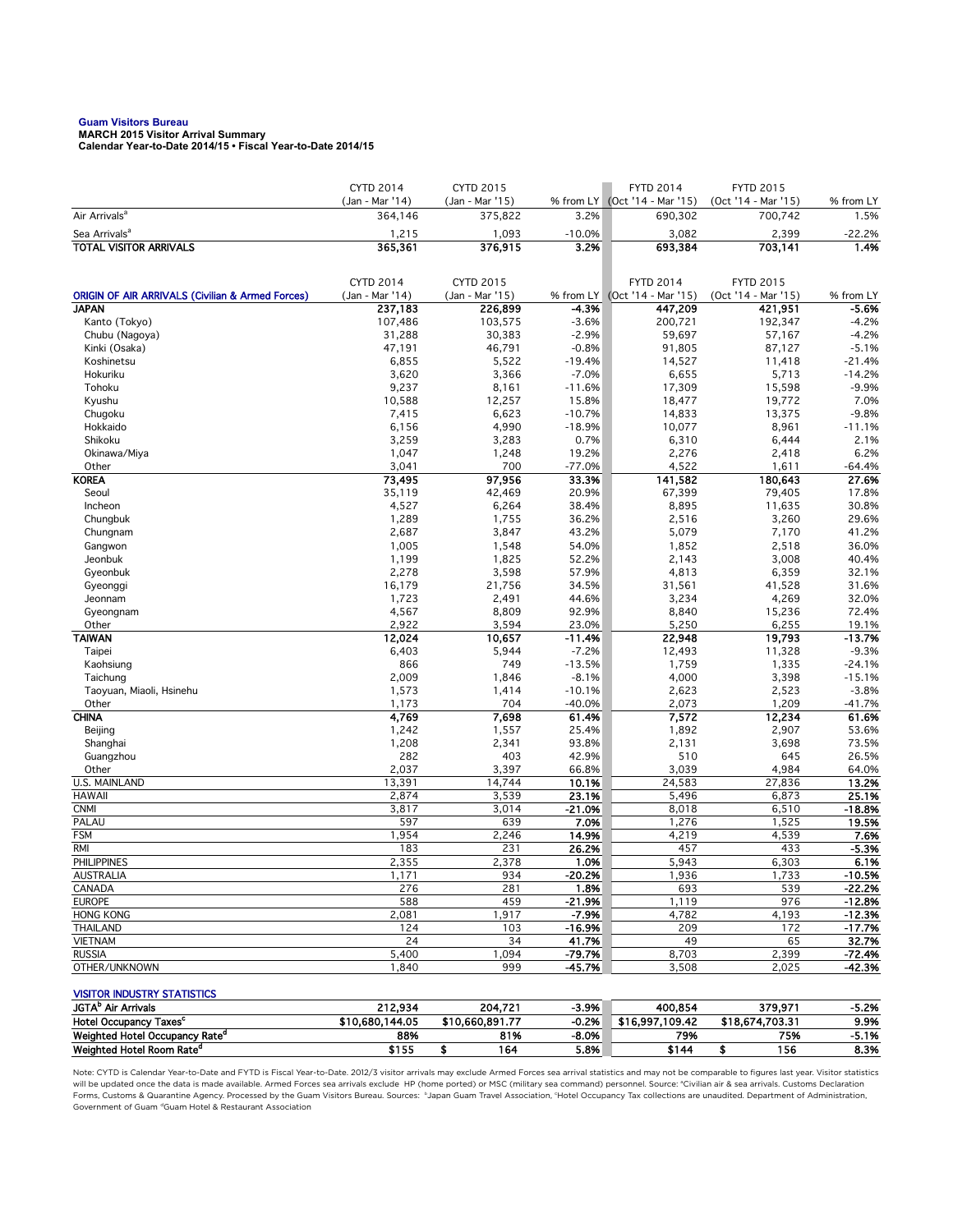

|                        | <b>SETBISION BISITAN GUAHAN</b> |                          |                          |                          |                          |                          |                 |                          |                          |                          |                          |                          |                          |                          | <b>Typhoon Bavi</b>      |                          |                 |
|------------------------|---------------------------------|--------------------------|--------------------------|--------------------------|--------------------------|--------------------------|-----------------|--------------------------|--------------------------|--------------------------|--------------------------|--------------------------|--------------------------|--------------------------|--------------------------|--------------------------|-----------------|
|                        |                                 | $\overline{2}$           | $\overline{3}$           | 4'                       | 5.                       | 6                        | 7               | 8                        | 9                        | 10 <sup>2</sup>          | 11                       | 12 <sup>2</sup>          | 13                       | 14                       | 15                       | 16 <sup>°</sup>          | <b>Total</b>    |
| <b>MARCH</b>           | Sun                             | Mon                      | Tue                      | Wed                      | Thu                      | Fri                      | Sat             | Sun                      | <b>Mon</b>               | <b>Tue</b>               | Wed                      | Thu                      | Fri                      | Sat                      | Sun                      | Mon                      | (March 1 - 15)  |
| TOTAL CIV' AIR         | 4,750                           | 4,448                    | 4,066                    | 3,849                    | 4,185                    | 4,946                    | 4,470           | 4,740                    | 4,303                    | 3,732                    | 4,265                    | 4,607                    | 4,457                    | 4,317                    | 3,086                    | 4,892                    | 69,113          |
| Japan                  | 3,144                           | 3,166                    | 3,071                    | 2,609                    | 2,932                    | 3,312                    | 3,047           | 3.149                    | 3,027                    | 2,722                    | 2,956                    | 2,962                    | 2,913                    | 3,005                    | .980                     | 3,376                    | 47,371          |
| Korea                  | 784                             | 947                      | 591                      | 642                      | 844                      | ,200                     | 886             | 843                      | 892                      | 635                      | 709                      | 999                      | ,299                     | 913                      | 463                      | 1,206                    | 13,853          |
| Taiwan                 | 263                             |                          | $\overline{2}$           | 228                      | 120                      |                          | 4               | 291                      | 2                        |                          | 228                      | 243                      |                          | 3                        | 399                      | <b>.</b>                 | 1,786           |
| China, P.R.C.          | 167                             | $\overline{7}$           | 42                       | $\overline{129}$         | 8                        | 154                      | $\overline{20}$ | 86                       | $\overline{24}$          | 13                       | 129                      | 19                       | 13                       | 22                       | 3                        | 24                       | 860             |
| <b>I</b> U.S. Mainland | 190                             | 138                      | 109                      | 123                      | 126                      | 136                      | 116             | 166                      | 141                      | 127                      | 114                      | 129                      | 89                       | 172                      | 63                       | 164                      | 2,103           |
| Hawaii                 | 60                              | 42                       | 45                       | 35                       | 47                       | 14                       | 19              | 53                       | 46                       | 39                       | 18                       | 38                       | 24                       | 38                       | 12                       | 54                       | 584             |
| <b>CNMI</b>            | 17                              | 40                       | 21                       | 9                        | 3                        | 75                       | 205             | 23                       | 70                       | 30                       | 28                       | 42                       | 77                       | 17                       | 10                       | 12                       | 679             |
| Palau                  | $\overline{2}$                  | 5                        | 5                        | 21                       | 9                        | 15                       | 3               | 4                        | 6                        | 6                        | 4                        | 5                        | 4                        | 9                        | 2                        |                          | 100             |
| <b>FSM</b>             | 23                              | $\overline{32}$          | 34                       | 19                       | 27                       | 3                        | 27              | 35                       | 41                       | 46                       | 31                       | 29                       | 5                        | 10 <sup>°</sup>          | 42                       | $\overline{7}$           | 411             |
| RMI                    | $\overline{2}$                  | $\overline{2}$           | 4                        | $\overline{\phantom{a}}$ | 11                       |                          | 6               |                          | $\overline{\phantom{0}}$ | 6                        | $\overline{\phantom{0}}$ | 29                       |                          | $\overline{\phantom{a}}$ | 8                        | 4                        | 75              |
| Philippines            | 35                              | 21                       | 26                       | 17                       | 22                       | $\overline{ }$           | 64              | 18                       | 17                       | 44                       | 26                       | 24                       | 8                        | 44                       | 26                       | 11                       | 410             |
| Australia              | 3                               | 12                       | $\overline{4}$           | 2                        | 3                        | 6                        | 4               | 6                        | $\overline{4}$           | $\overline{7}$           | 2                        | 9                        | $\overline{ }$           | $\overline{\phantom{0}}$ | 6                        | $\overline{\phantom{0}}$ | 75              |
| Canada                 | 6                               | 6                        |                          |                          | 3                        | $\overline{\phantom{0}}$ |                 | 6                        |                          | 3                        |                          | 6                        |                          | 8                        |                          | $\overline{2}$           | 49              |
| Europe                 | $\overline{4}$                  | 3                        | 16                       | $\overline{\phantom{0}}$ | 4                        | 4                        |                 | 9                        | 6                        | $\overline{\phantom{a}}$ | 6                        | 2                        | 4                        | 8                        | 6                        | 8                        | 91              |
| Hong Kong              | 31                              | $\overline{\phantom{a}}$ | 77                       | 5                        | 2                        | 5                        | 29              | 20                       |                          | 35                       | 3                        | 55                       | $\overline{\phantom{a}}$ | 50                       | 32                       |                          | 346             |
| Thailand               | 3                               | ۰                        | $\overline{\phantom{0}}$ |                          |                          |                          |                 | 3                        |                          | 3                        |                          | $\overline{\phantom{0}}$ | $\overline{\phantom{0}}$ | $\overline{\phantom{0}}$ |                          | 4                        | $\overline{16}$ |
| Vietnam                | $\overline{\phantom{a}}$        | $\overline{\phantom{a}}$ |                          | $\sim$                   | $\overline{\phantom{0}}$ | $\overline{\phantom{0}}$ |                 | $\overline{\phantom{0}}$ | $\overline{\phantom{0}}$ |                          | $\overline{\phantom{0}}$ | $\overline{\phantom{a}}$ |                          |                          | $\overline{\phantom{0}}$ | $\overline{a}$           | 4               |
| Russia                 | 3                               | 14                       | 4                        | 2                        | 17                       | 4                        | 19              | 12                       | 8                        | $\overline{2}$           | $\overline{2}$           | $\overline{ }$           | $\overline{ }$           | 5                        | ⇁                        | $\overline{7}$           | 120             |
| Other                  | 13                              | 12                       | 13                       | 6                        | 6                        | 10 <sup>°</sup>          | 12              | 15                       | 17                       | 6                        | $\overline{7}$           | 9                        | 3                        | 12 <sup>2</sup>          | 27                       | 12                       | 180             |

*Note: March 2015 daily arrivals reflect Civilian Air arrivals only. Source: Guam Customs Declaration Forms, Customs & Quarantine Agency. Processed by the Guam Visitors Bureau.*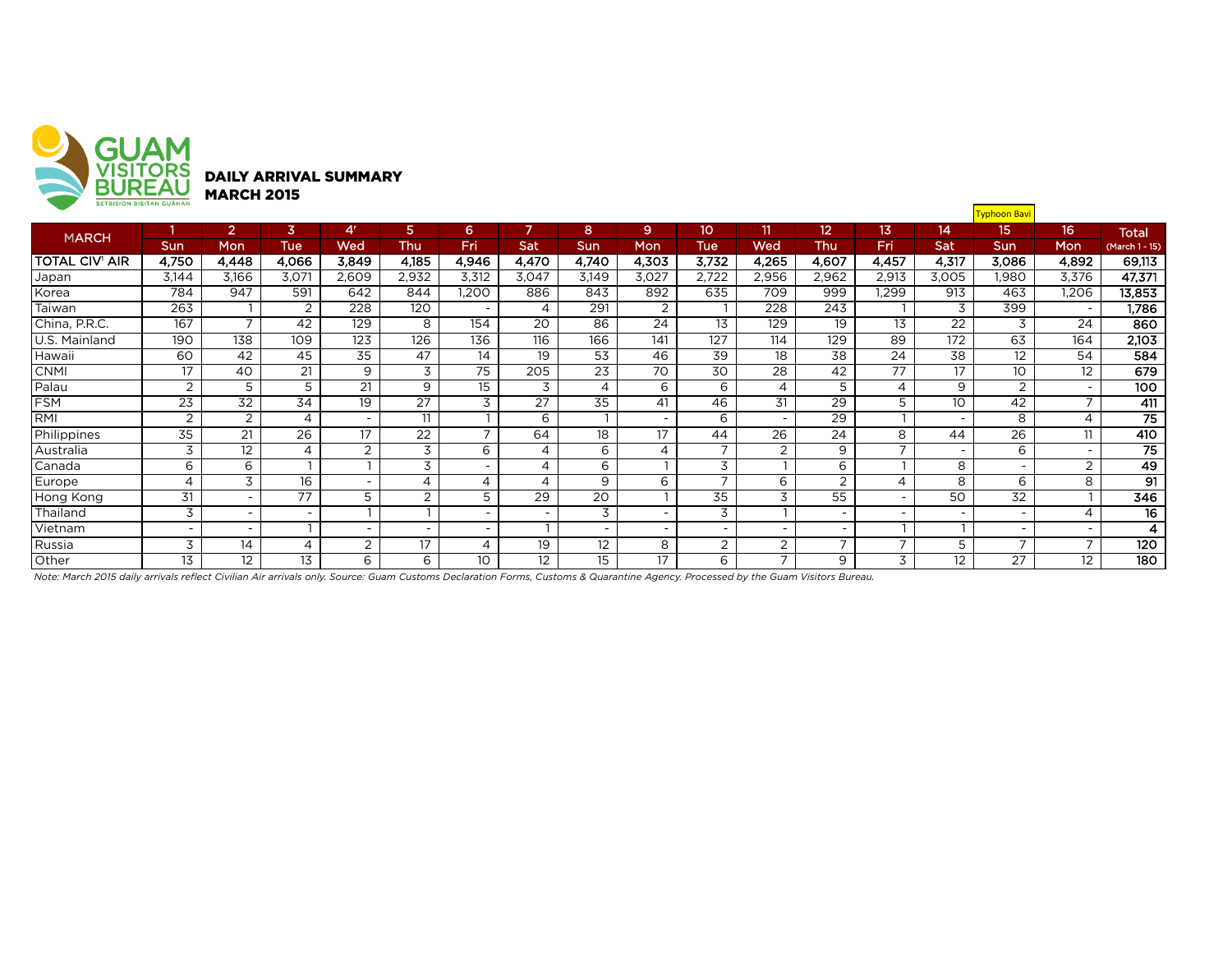

DAILY ARRIVAL SUMMARY

|                | 17                       | 18                       | 19                       | 20                       | 21               | 22         | 23                       | 24                       | 25 <sup>r</sup>          | 26                       | 27                       | 28                       | 29             | 30    | 31                       |                 |
|----------------|--------------------------|--------------------------|--------------------------|--------------------------|------------------|------------|--------------------------|--------------------------|--------------------------|--------------------------|--------------------------|--------------------------|----------------|-------|--------------------------|-----------------|
| <b>MARCH</b>   | <b>Tue</b>               | Wed                      | Thu                      | Fri                      | <b>Sat</b>       | <b>Sun</b> | Mon                      | <b>Tue</b>               | Wed                      | Thu                      | Fri                      | Sat                      | Sun            | Mon   | <b>Tue</b>               | <b>Total</b>    |
| TOTAL CIV' AIR | 3,800                    | 3,596                    | 4,773                    | 4,659                    | 4,294            | 4,439      | 3,291                    | 2,707                    | 4,423                    | 4,878                    | 4,250                    | 4,211                    | 4,070          | 3,838 | 3,453                    | 129,795         |
| Japan          | 2,625                    | 2,368                    | 3,017                    | 3,100                    | 2,774            | 2,600      | 1.981                    | 1,795                    | 3,145                    | 3,283                    | 2,868                    | 3,008                    | 2,285          | 2,625 | 2,258                    | 87,103          |
| Korea          | 633                      | 661                      | 1,197                    | .239                     | 1,015            | .076       | 945                      | 601                      | 768                      | 985                      | 1,147                    | 892                      | 823            | 919   | 675                      | 27,429          |
| Taiwan         | $\overline{\phantom{a}}$ | 173                      | 153                      | 3                        | $\overline{2}$   | 271        | $\overline{4}$           | $\overline{\phantom{a}}$ | 204                      | 246                      | $\overline{\phantom{a}}$ | 6                        | 424            |       | 6                        | 3,279           |
| China, P.R.C.  | 24                       | 91                       | 14                       | 13                       | 26               | 98         | 29                       | 21                       | 73                       | 23                       | 5                        | $\overline{7}$           | 41             | 80    | 27                       | 1,432           |
| U.S. Mainland  | 319                      | 162                      | 213                      | 110                      | 229              | 160        | 106                      | 112                      | 106                      | 118                      | 93                       | 115                      | 139            | 95    | 176                      | 4,356           |
| Hawaii         | 54                       | 28                       | 27                       | 29                       | 28               | 51         | 62                       | 33                       | 33                       | 31                       | $\overline{32}$          | 37                       | 63             | 17    | 38                       | 1,147           |
| <b>CNMI</b>    | 24                       | 18                       | 14                       | 83                       | 37               | 18         | 31                       | $\overline{32}$          | 30                       | 41                       | 27                       | 9                        | 62             | 25    | 23                       | 1,153           |
| Palau          | 13                       | 6                        | 11                       | 4                        | 9                | 4          | $\overline{16}$          | 16                       | 3                        | 6                        | $\overline{7}$           | 2                        | 3              | 5     | 4                        | 209             |
| <b>FSM</b>     | 24                       | 54                       | 26                       | 29                       | $\overline{37}$  | 19         | 46                       | 28                       | $\overline{17}$          | 40                       | 10 <sup>°</sup>          | $\overline{ }$           | 49             | 8     | 61                       | 866             |
| RMI            | 3                        | 2                        | 5                        | 2                        | 15               |            | 2                        | 5                        | $\overline{\phantom{a}}$ | 2                        |                          |                          |                |       |                          | 121             |
| Philippines    | 31                       | 8                        | 13                       | 9                        | 52               | 63         | 12                       | 23                       | 16                       | 27                       | 17                       | 65                       | 70             | 36    | 94                       | 946             |
| Australia      | 6                        | 5                        | 5                        | 13                       | 2                | 10         | 16                       | 6                        | $\overline{\phantom{0}}$ | 6                        | $12 \overline{ }$        |                          | 12             |       | 14                       | 184             |
| Canada         | 4                        | 3                        | 5                        | $\overline{4}$           |                  |            | 2                        |                          | $\overline{\phantom{0}}$ | 6                        | 6                        |                          | 3              |       | 5                        | $\overline{91}$ |
| Europe         | $\overline{\phantom{a}}$ | 2                        | 14                       | $\overline{4}$           | 5                | 6          | 8                        | 3                        | $\overline{ }$           | 3                        |                          | 4                        | 10             | 16    | 12                       | 186             |
| Hong Kong      | 26                       |                          | 42                       |                          | 24               | 24         | $\overline{\phantom{a}}$ | 14                       | $\overline{2}$           | 37                       | 2                        | 43                       | 58             | 2     | 47                       | 675             |
| Thailand       | $\overline{\phantom{a}}$ |                          |                          |                          |                  |            | $\overline{\phantom{a}}$ |                          |                          | $\overline{\phantom{a}}$ |                          | 3                        | $\overline{2}$ |       |                          | $\overline{31}$ |
| Vietnam        | $\overline{\phantom{a}}$ | $\overline{2}$           | $\overline{\phantom{a}}$ | $\overline{\phantom{0}}$ |                  |            |                          | ٠                        | $\overline{\phantom{a}}$ |                          |                          |                          |                |       | $\overline{\phantom{a}}$ | 8               |
| Russia         | $\overline{\phantom{a}}$ | $\overline{\phantom{a}}$ | 9                        | 8                        | 21               | 16         | $\overline{22}$          | 11                       | 12                       | $\overline{15}$          | 14                       | $\overline{\phantom{a}}$ | 6              |       | $\overline{\phantom{0}}$ | 254             |
| Other          | 14                       | 5                        | $\overline{\phantom{0}}$ | $\overline{ }$           | 15 <sup>15</sup> | 20         | 9                        | 5                        | 6                        | 8                        | 7                        | 11                       | 13             |       | 11                       | 325             |

*Note: March 2015 daily arrivals reflect Civilian Air arrivals only. Source: Guam Customs Declaration Forms, Customs & Quarantine Agency. Processed by the Guam Visitors Bureau.*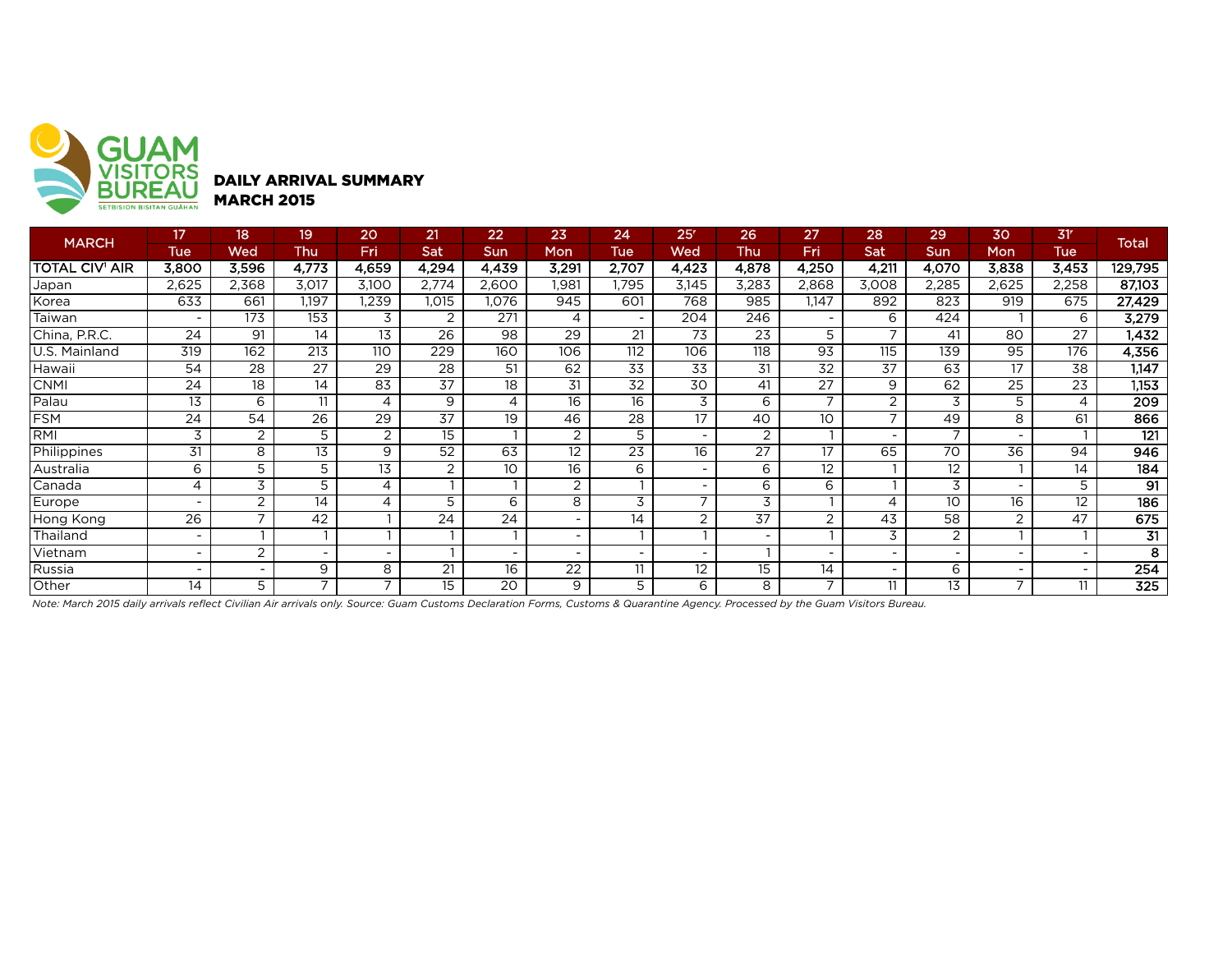

## DAILY ARRIVAL COMPARISON MARCH 2015

|                 |        | 2014   |              |        | 2015   |              |          | % chg from LY |              |
|-----------------|--------|--------|--------------|--------|--------|--------------|----------|---------------|--------------|
| <b>MARCH</b>    | Japan  | Other  | <b>Total</b> | Japan  | Other  | <b>Total</b> | Japan    | Other         | <b>Total</b> |
| 1               | 2,571  | 1,164  | 3,735        | 3,144  | 1,606  | 4,750        | 22.3%    | 38.0%         | 27.2%        |
| $\overline{2}$  | 2,701  | 1,584  | 4,285        | 3,166  | 1,282  | 4,448        | 17.2%    | $-19.1%$      | 3.8%         |
| $\overline{3}$  | 3,282  | 970    | 4,252        | 3,071  | 995    | 4,066        | $-6.4%$  | 2.6%          | $-4.4%$      |
| $4^r$           | 2,815  | 822    | 3,637        | 2,609  | 1,240  | 3,849        | $-7.3%$  | 50.9%         | 5.8%         |
| $\overline{5}$  | 2,298  | 1,154  | 3,452        | 2,932  | 1,253  | 4,185        | 27.6%    | 8.6%          | 21.2%        |
| 6               | 3,304  | 1,440  | 4,744        | 3,312  | 1,634  | 4,946        | 0.2%     | 13.5%         | 4.3%         |
| $\overline{7}$  | 2,966  | 1,527  | 4,493        | 3,047  | 1,423  | 4,470        | 2.7%     | $-6.8%$       | $-0.5%$      |
| 8               | 2,451  | 1,246  | 3,697        | 3,149  | 1,591  | 4,740        | 28.5%    | 27.7%         | 28.2%        |
| $\mathsf 9$     | 2,991  | 1,605  | 4,596        | 3,027  | 1,276  | 4,303        | 1.2%     | $-20.5%$      | $-6.4%$      |
| 10              | 2,944  | 1,027  | 3,971        | 2,722  | 1,010  | 3,732        | $-7.5%$  | $-1.7%$       | $-6.0%$      |
| 11              | 3,158  | 1,002  | 4,160        | 2,956  | 1,309  | 4,265        | $-6.4%$  | 30.6%         | 2.5%         |
| 12              | 2,808  | 1,164  | 3,972        | 2,962  | 1,645  | 4,607        | 5.5%     | 41.3%         | 16.0%        |
| 13              | 2,814  | 1,505  | 4,319        | 2,913  | 1,544  | 4,457        | 3.5%     | 2.6%          | 3.2%         |
| 14              | 2,943  | 1,423  | 4,366        | 3,005  | 1,312  | 4,317        | 2.1%     | $-7.8%$       | $-1.1%$      |
| 15              | 3,113  | 1,341  | 4,454        | 1,980  | 1,106  | 3,086        | $-36.4%$ | $-17.5%$      | $-30.7%$     |
| 16              | 2,746  | 1,415  | 4,161        | 3,376  | 1,516  | 4,892        | 22.9%    | 7.1%          | 17.6%        |
| 17              | 2,714  | 1,077  | 3,791        | 2,625  | 1,175  | 3,800        | $-3.3%$  | 9.1%          | 0.2%         |
| 18              | 2,889  | 904    | 3,793        | 2,368  | 1,228  | 3,596        | $-18.0%$ | 35.8%         | $-5.2%$      |
| 19              | 2,403  | 1,080  | 3,483        | 3,017  | 1,756  | 4,773        | 25.6%    | 62.6%         | 37.0%        |
| 20              | 3,077  | 1,421  | 4,498        | 3,100  | 1,559  | 4,659        | 0.7%     | 9.7%          | 3.6%         |
| 21              | 4,200  | 1,181  | 5,381        | 2,774  | 1,520  | 4,294        | $-34.0%$ | 28.7%         | $-20.2%$     |
| 22              | 3,006  | 1,186  | 4,192        | 2,600  | 1,839  | 4,439        | $-13.5%$ | 55.1%         | 5.9%         |
| 23              | 3,146  | 1,381  | 4,527        | 1,981  | 1,310  | 3,291        | $-37.0%$ | $-5.1%$       | $-27.3%$     |
| $\overline{24}$ | 3,146  | 991    | 4,137        | 1,795  | 912    | 2,707        | $-42.9%$ | $-8.0%$       | $-34.6%$     |
| 25 <sup>r</sup> | 3,130  | 769    | 3,899        | 3,145  | 1,278  | 4,423        | 0.5%     | 66.2%         | 13.4%        |
| 26              | 3,380  | 1,030  | 4,410        | 3,283  | 1,595  | 4,878        | $-2.9%$  | 54.9%         | 10.6%        |
| 27              | 3,754  | 1,245  | 4,999        | 2,868  | 1,382  | 4,250        | $-23.6%$ | 11.0%         | $-15.0%$     |
| 28              | 3,183  | 1,197  | 4,380        | 3,008  | 1,203  | 4,211        | $-5.5%$  | 0.5%          | $-3.9%$      |
| 29              | 2,954  | 1,135  | 4,089        | 2,285  | 1,785  | 4,070        | $-22.6%$ | 57.3%         | $-0.5%$      |
| 30              | 3,086  | 1,436  | 4,522        | 2,625  | 1,213  | 3,838        | $-14.9%$ | $-15.5%$      | $-15.1%$     |
| 31 <sup>r</sup> | 2,551  | 844    | 3,395        | 2,258  | 1,195  | 3,453        | $-11.5%$ | 41.6%         | 1.7%         |
| Total           | 92,524 | 37,266 | 129,790      | 87,103 | 42,692 | 129,795      | $-5.9%$  | 14.6%         | 0.0%         |

*Note: March daily arrivals reflect "Civilian Air" arrivals only. MTD<sup>2</sup> Month-to-Date <sup>r</sup> Revised*